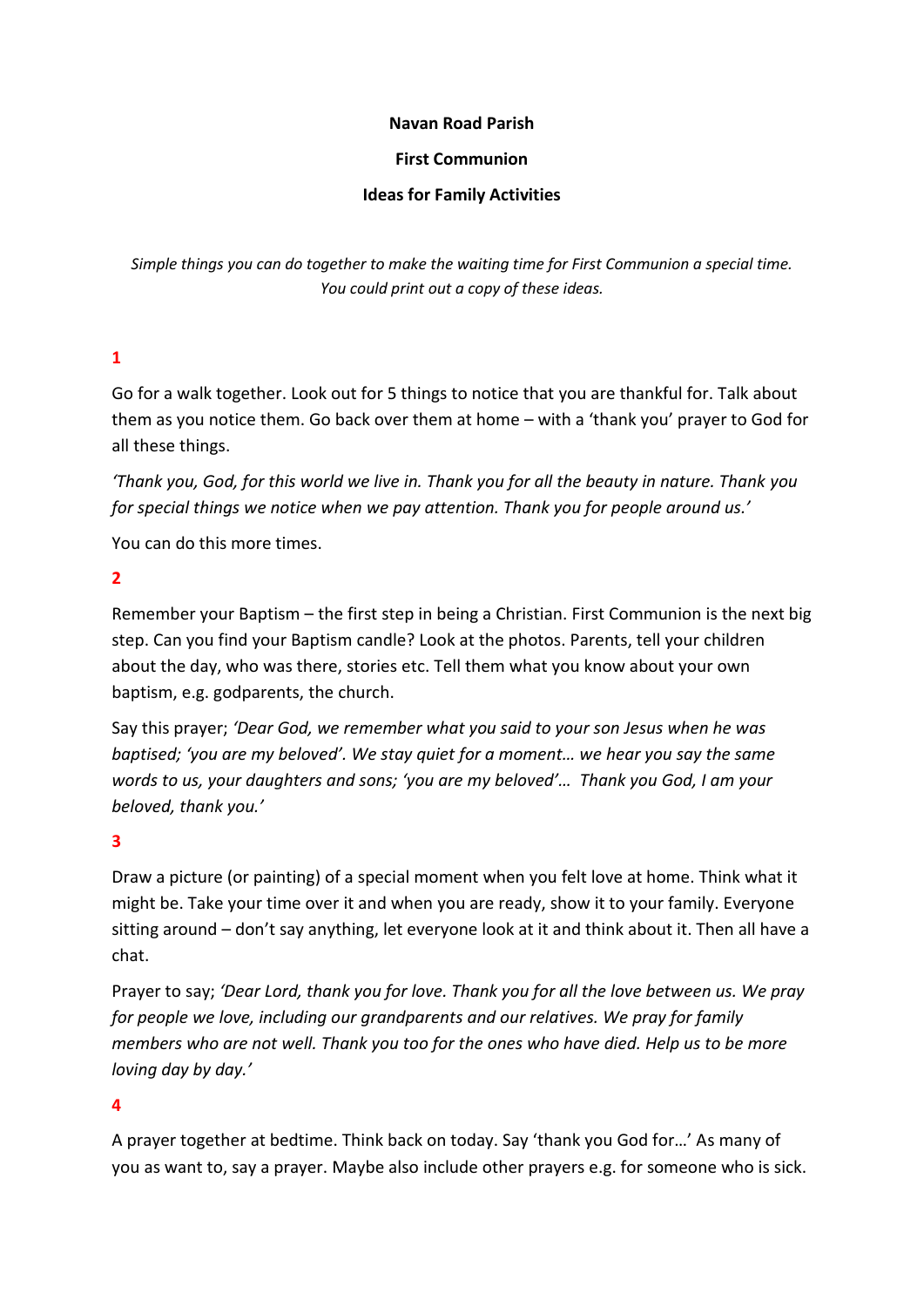Finish with; *Glory be to the Father and to the Son and to the Holy Spirit; as it was in the beginning, is now and ever shall be, world without end. Amen.*

### **5**

With a bowl of water (or holy water if you have some). Stand in a circle, first person dips their hand in the water, then makes the sign of the cross on the forehead of the person on their right, saying, 'Thank you God for [name], who is so special. Amen'. Then this person takes their turn, and so on.

## **6**

Say Pope Francis' '5 finger prayer';

- Our thumb is closest to our heart pray for the people close to your heart, your family and your friends, the special people in your life
- Our forefinger gives directions pray for people who lead us and point us in the right direction – teachers in school, coaches in sport, doctors/nurses
- Our middle finger is the tallest pray for our leaders who guide us pray for God to guide them and make them wise and strong
- Our ring finger is the weakest pray for the weakest people in our society people who are ill or suffering, poor and struggling
- Our little finger comes last when we have prayed for other people, we pray for ourselves as well – we pray for God's care and protection and strength

# **7**

Have a 'photo session' with your family photo collection. Go back to the start, the earliest photos, your life since you were born up until now. Remember special family times. Tell stories. You don't have to do it all at once – come back another day and go through another year or two.

And a prayer together; *'Thank you, dear Lord, for our family. Thank you for all the special times we share. Thank you for special people who are part of our life. Thank you for all our memories. Thank you, you are with us in all the ups and downs of life'*

### **8**

Arrange to have a chat with your grandparent(s) about First Communion – probably facetime or phone chat. Say you want to ask them what First Communion means to them. Ask them to tell you their favourite prayer.

### *Then*

You could do this with your parents too. Share with each other your thoughts about what First Communion means to you, what it's all about.

### **9**